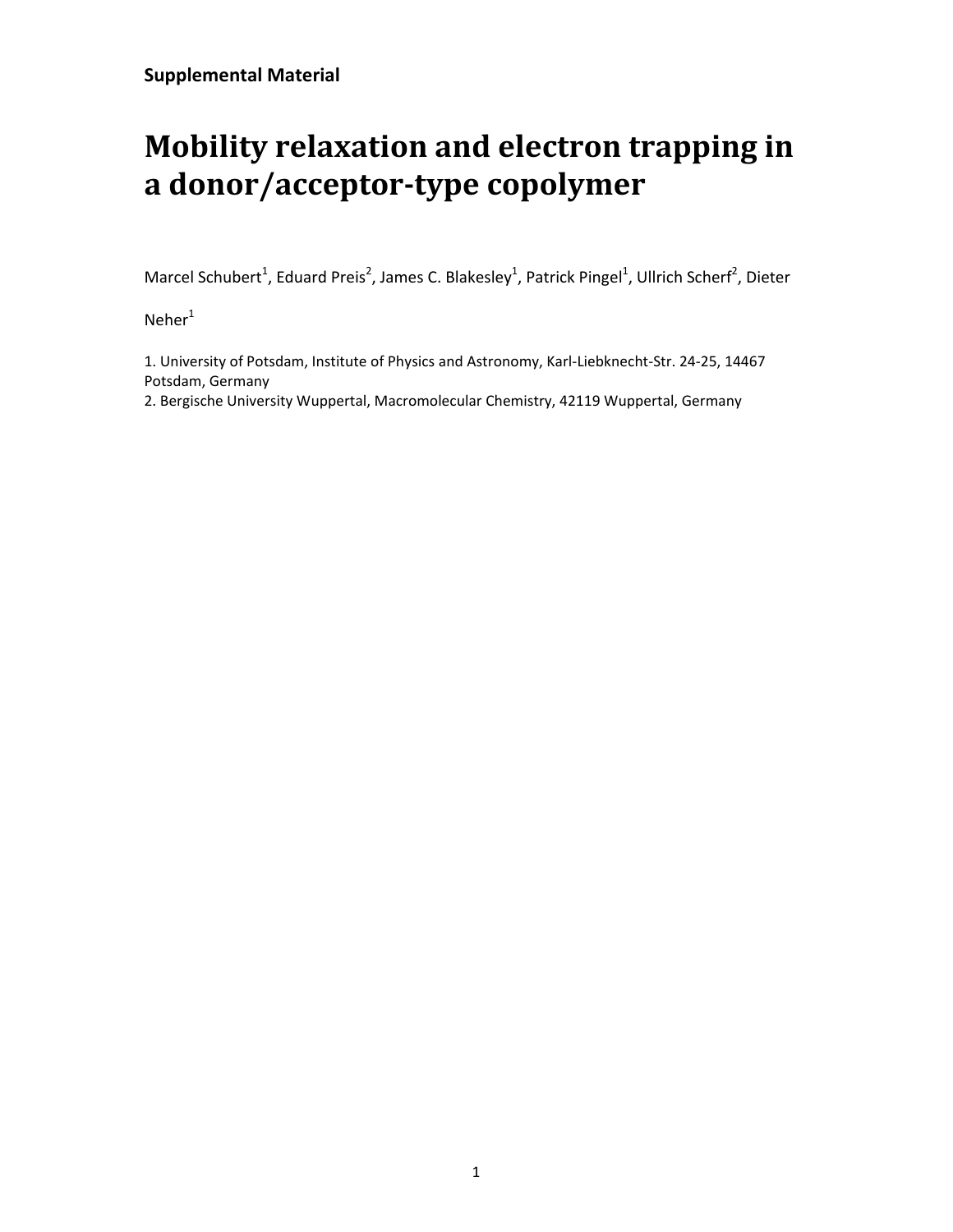

**S1.** Transfer characteristic of a alt-PF8TBTT bottom gate field effect transistor at a source-drain voltage of -80 V. Thermally grown and HMDS treated  $SiO<sub>2</sub>$  on top of a Si substrate served as the gate dielectric, while 100 nm gold was used for the source and drain electrode. It has been shown that n-type transport in bottom-gate OFET structures can be realized for a wide variety of conjugated polymers if the surface of the widely used  $SiO<sub>2</sub>$  gate dielectric, which contains a high number of intrinsic electron traps, is treated in a proper way.<sup>37</sup> As the measurements of Inganäs and co-workers were carried out on bare SiO<sub>2</sub>,<sup>26, 43</sup> electron transport along the semiconductor/insulator interface might have been disturbed by these traps. We note that the electron mobility may be even higher with optimized gate dielectrics.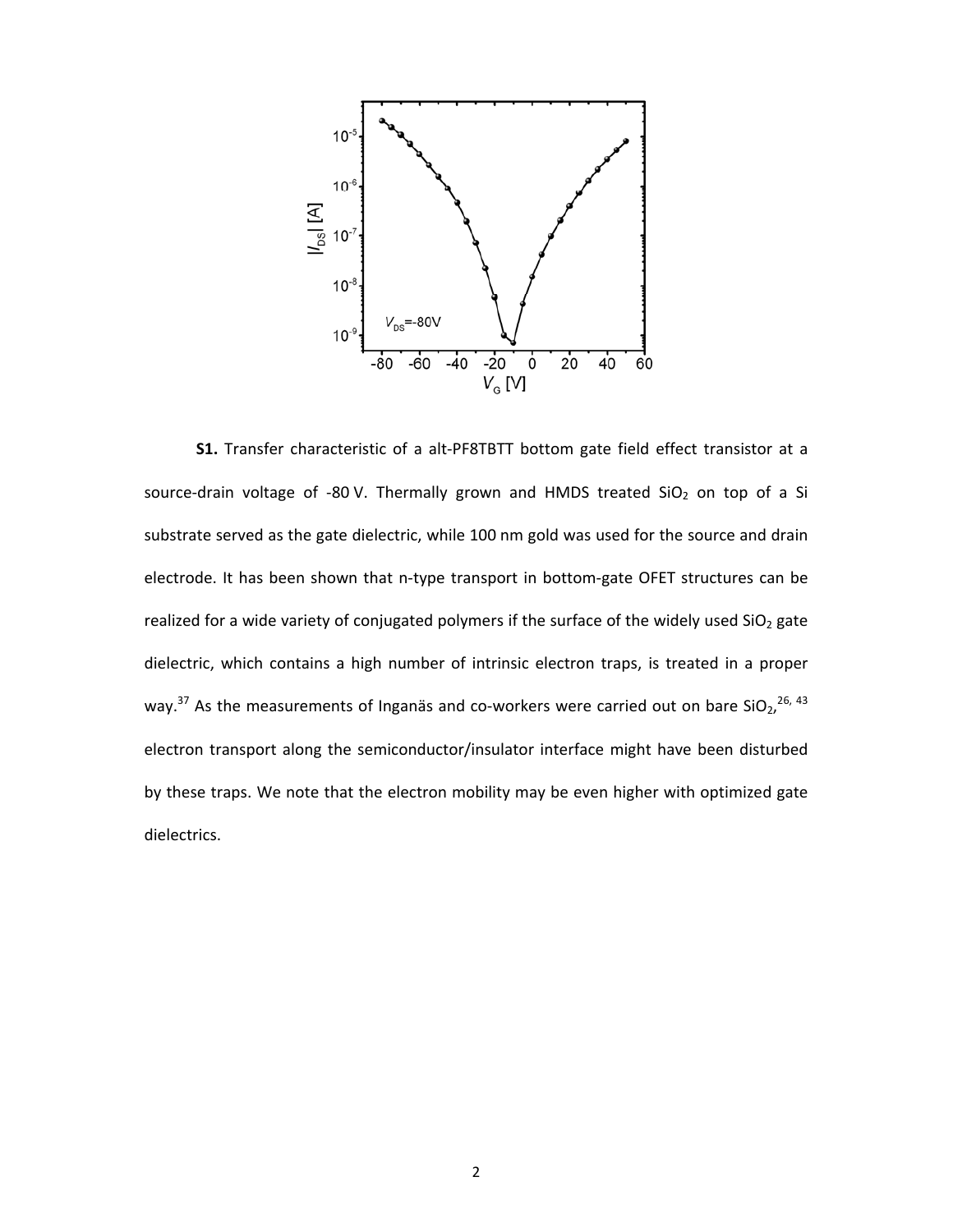

**S2.** (left) Typical Photo-CELIV transients in the dark (black) and 550 ns after illumination (blue) with a 6 ns laser pulse. The difference between total and dark current is denoted as photocurrent (red). The arrival of the laser pulse at *t*=0 is visible but no current is flowing during the delay time which demonstrates the accurate setting of the built in voltage. The rectangular shape of the capacitive loading current also demonstrates that injection of charge carriers is negligible even at very high extraction voltages. (right) Zoom into the beginning of the voltage pulse (gray area in the left figure). Time to go from 10% to 90% of the capacitive current is approximately 60 ns, while fastest observed  $t_{\text{max}}$  is about 1.8 µs. The low resolution of the dark and total current originates from data processing. The oscilloscope digitizes the signals with 8 bit vertical resolution for the full display scale. Further internal calculations such as averaging and subtraction of traces are performed with 12 bit resolution. In order to improve data quality, first the dark current gets measured several times and averaged internally. After that the light current (total current) is measured and the photocurrent is calculated by subtracting the averaged dark current from the light transients. The photocurrent is then displayed at screen filling vertical resolution before transfer (at 8 bit resolution). Effectively, the photocurrent gets digitized at a much higher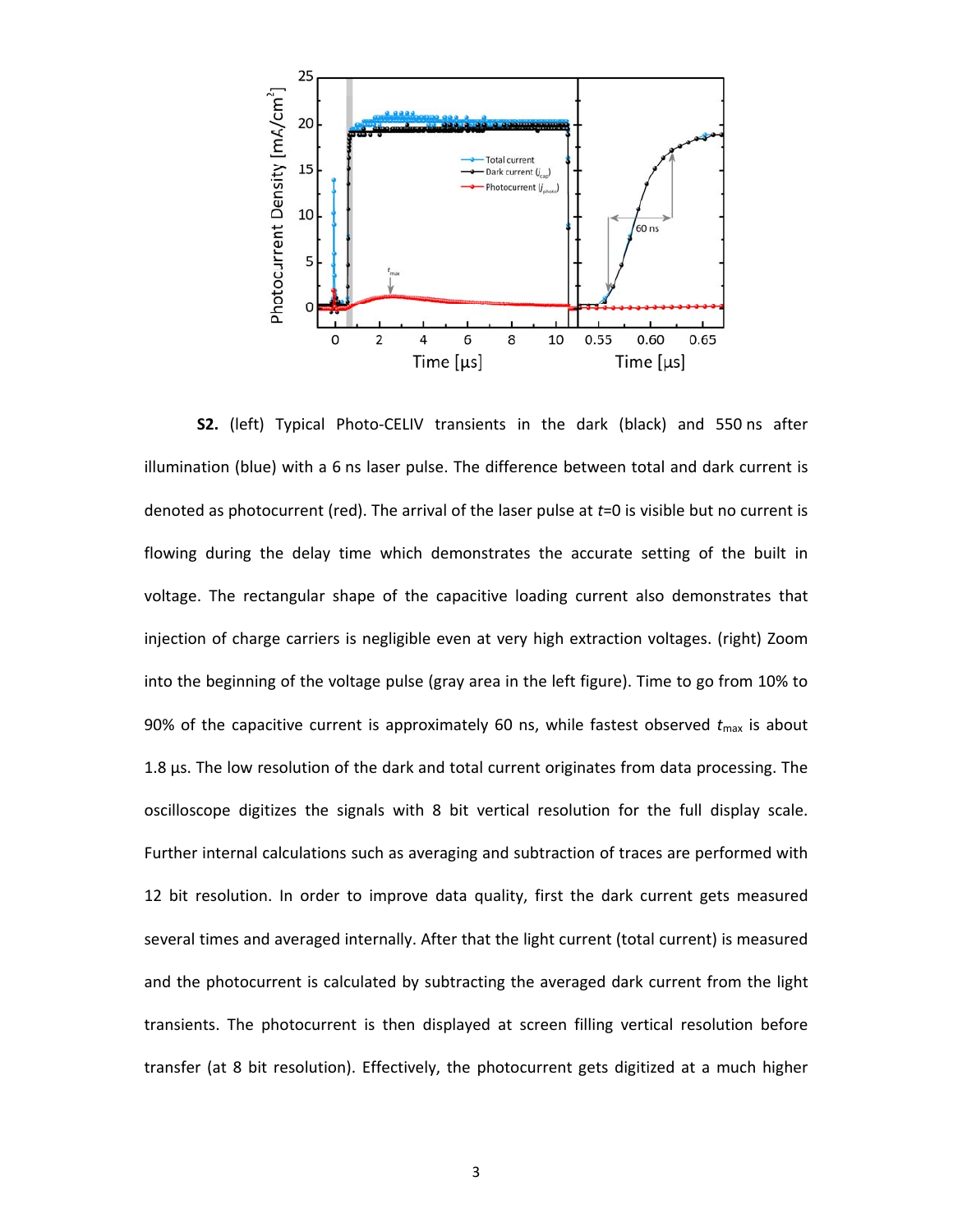resolution, thus it shows markedly less conversion artefacts compared to the raw light and

dark transients.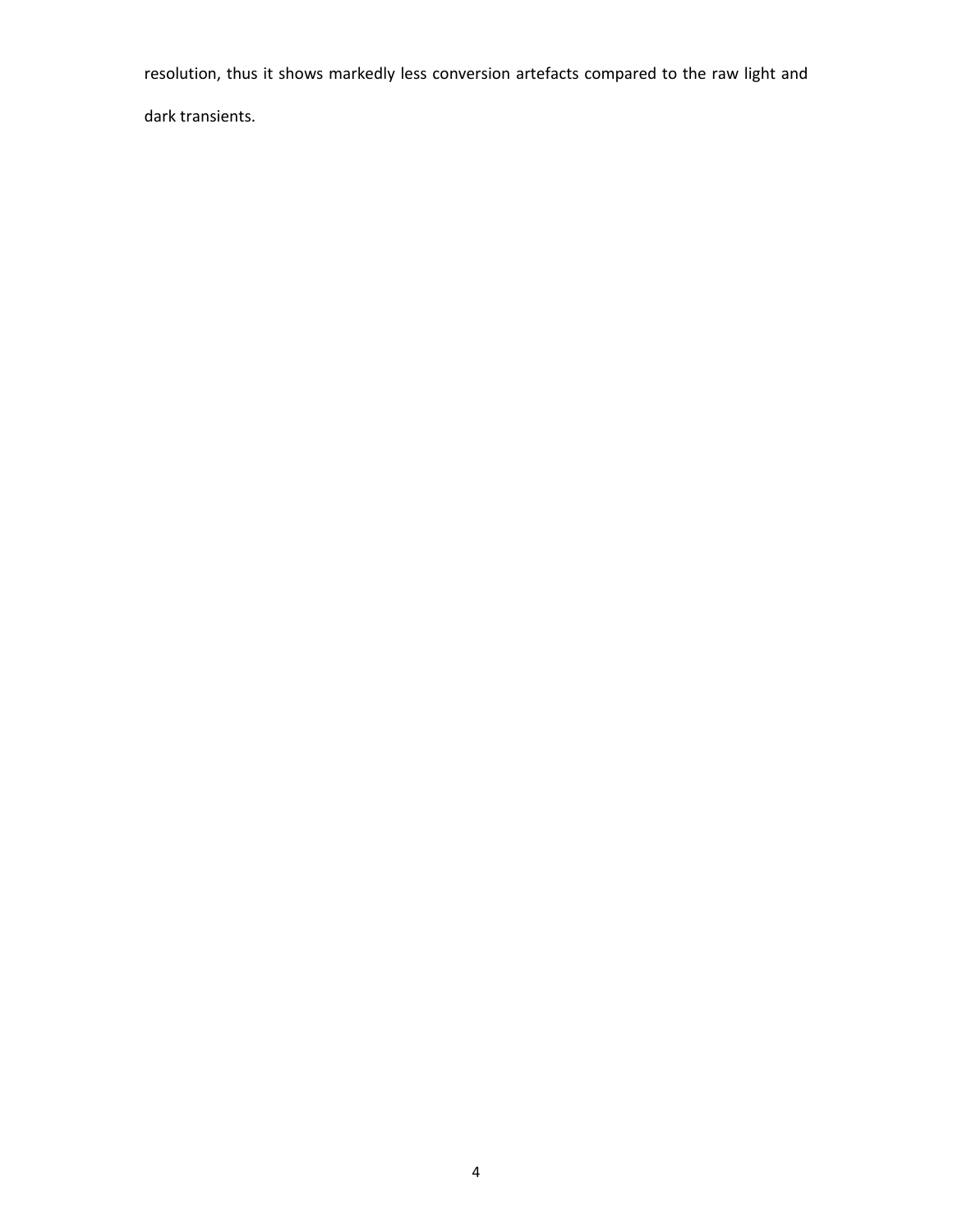

**S3.** Field-dependence of the electron mobility for the three copolymers investigated here, determined with Photo-CELIV. The devices were the same as described in the main text and measurements were performed with a short delay time of 0.5 µs. A weak fielddependence is observed only for part-PF8TBTT.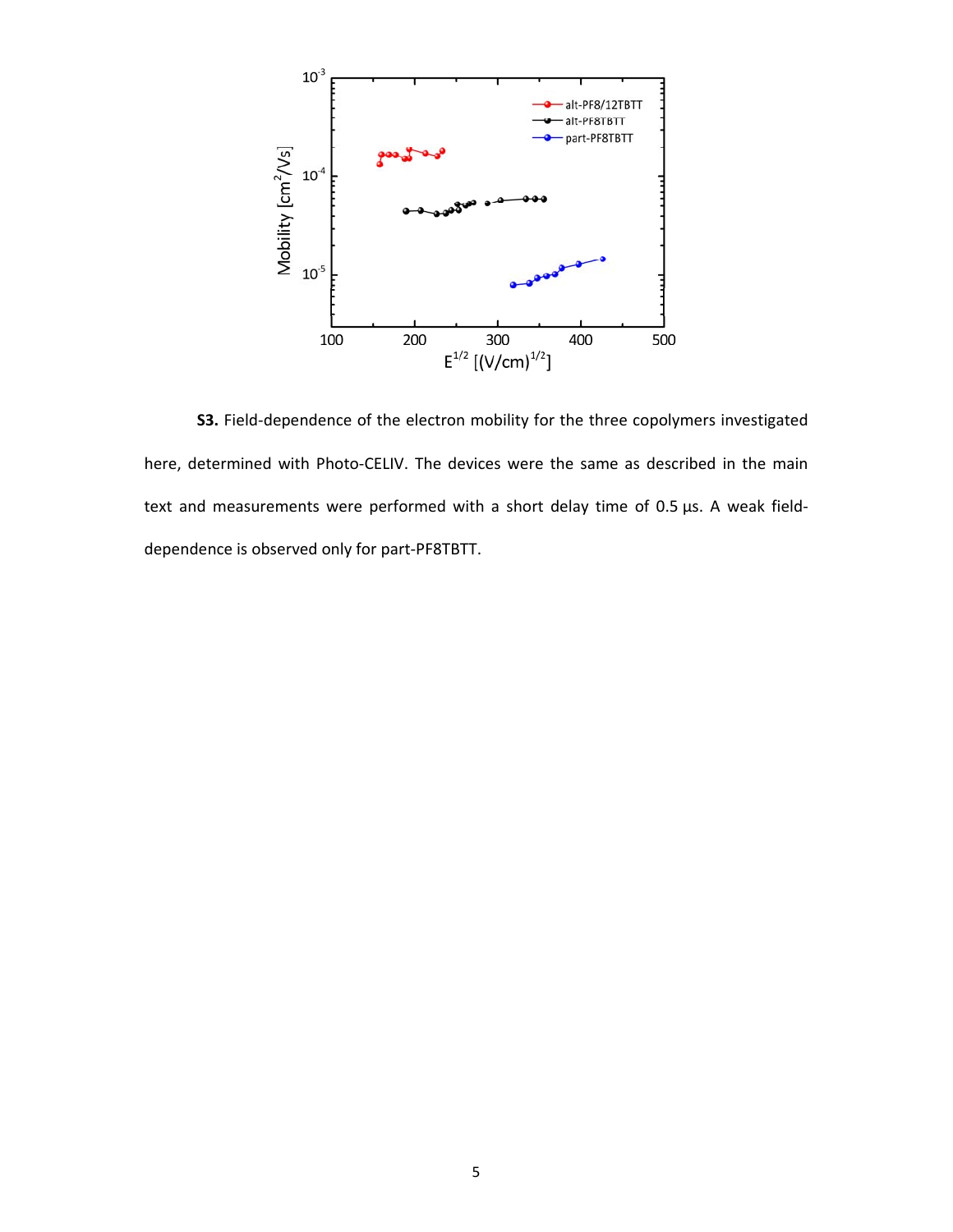

**S4.** Experimental Photo-CELIV transients of the 170 nm thick alt-PF8TBTT device as displayed in Fig. 2, Fig. 4 and Fig.6 of the main text. Here, the simulation was performed without field-dependent detrapping, while all trapping parameters were identical to those used in the simulation presented in Fig. 4 of the main text. Only the free carrier mobility was slightly varied (2.5 $\cdot$ 10<sup>3</sup> cm<sup>2</sup> $\sqrt{15}$ <sup>-1</sup>). It is obvious that detrapping of charge carriers is of crucial importance to describe the transients after a long delay time and at the end of the extraction pulse, and that this detrapping must be field-assisted.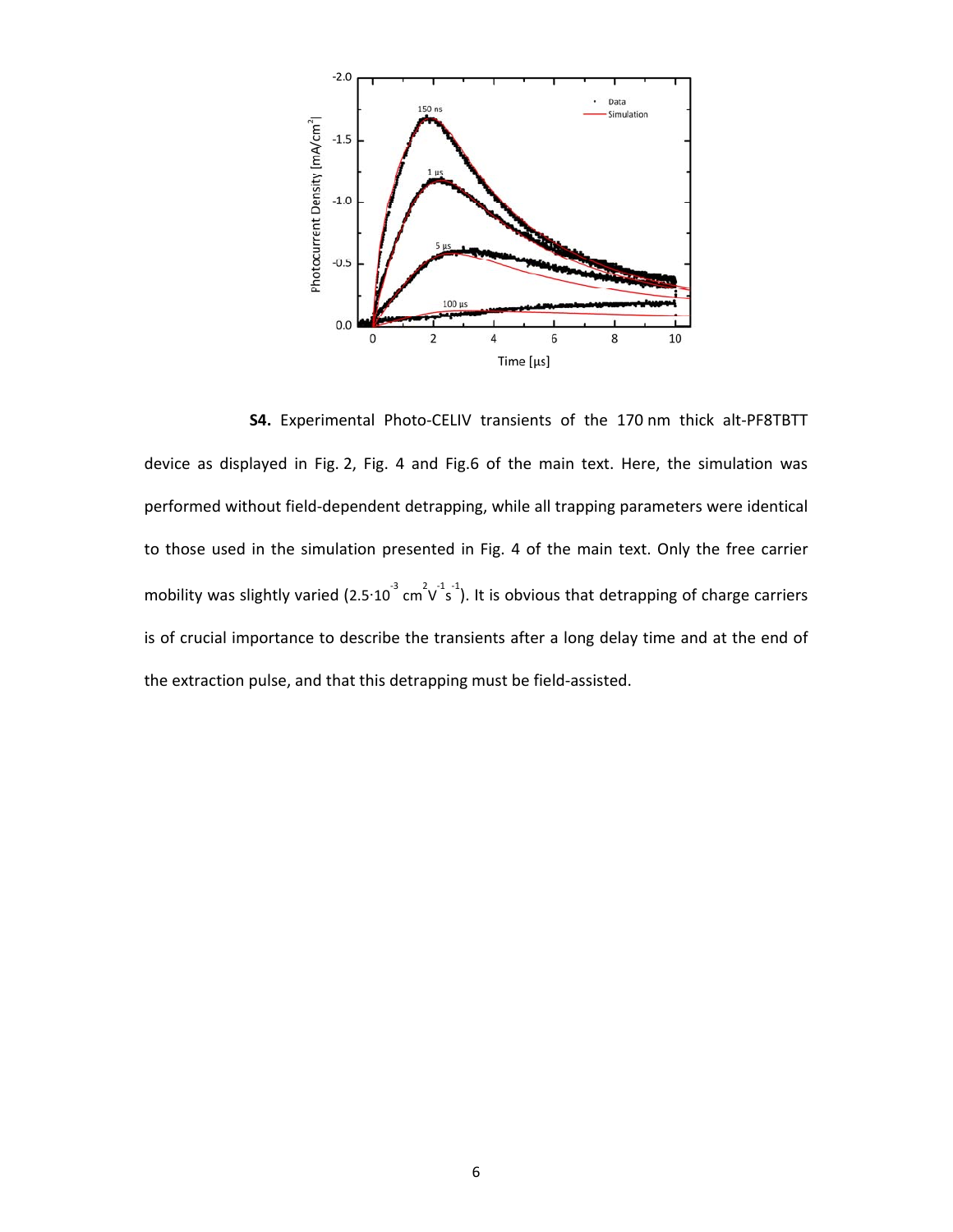

**S5.** Electron-only currents as function of applied voltage (red and blue spheres). The structure of the single carrier devices was ITO/PEDOT/Al/alt-PF8TBTT/Sm/Al. Injection was from the samarium (Sm) top-electrode, while the aluminium (Al) bottom-contact served as hole-blocking contact. Solid lines correspond to solutions of Eq. 1 with the parameters indicated in the graph. Space charge limited conductance in the presence of an exponential trap state distribution has been treated by Mark and Hellfrich and was experimentally observed for a variety of conjugated polymers. Within this model, the current is given by:<sup>55</sup>

$$
J = eN_0\mu_0 \left(\frac{l}{l+1} \frac{\varepsilon_0 \varepsilon_r}{eN_t}\right)' \left(\frac{2l+1}{l+1}\right)^{l+1} \frac{V^{l+1}}{d^{2l+1}} \qquad (l = T_0/T), \qquad (1)
$$

where *V* is the applied voltage,  $\varepsilon_0$  the permittivity of free space and  $\varepsilon_r$  the dielectric constant. The other parameters have the same meaning as described above. Despite small deviations between the model and the measured current, the current-voltage characteristics can be well described by Eq. 1, when similar parameters as for the simulation of the current transients were used. Especially, the slope of the current versus voltage, which only depends on the trap temperature (slope =  $T_0 / T + 1$ ), is rather well reproduced by the value  $T_0$  = 775K (corresponding to  $E_0 = 67$  meV) derived from the transient experiments.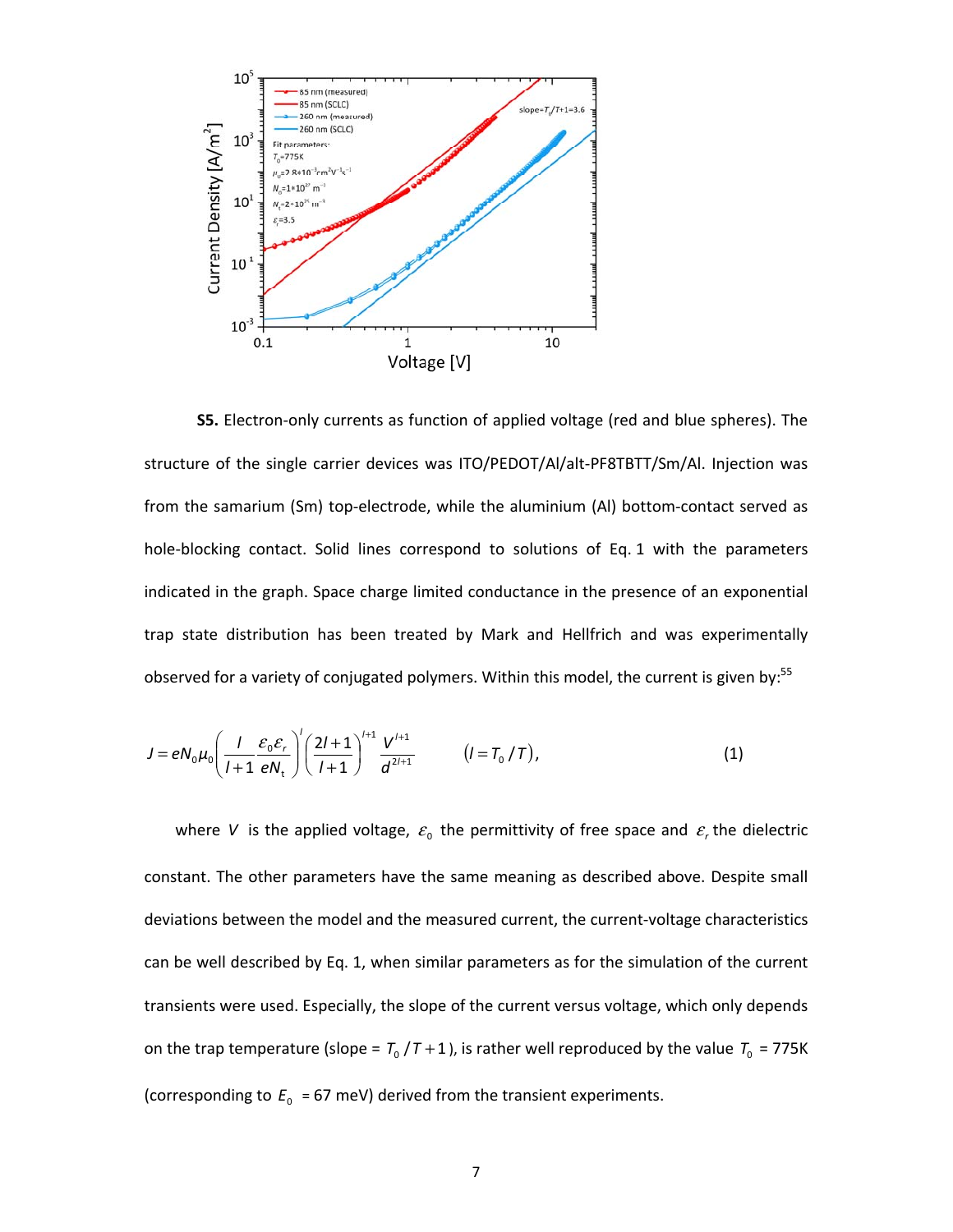

**S6.** Room temperature photo-CELIV transients at various excitation intensities measured for an alt-PF8TBTT CGL device. The capacitive loading current  $j_{\text{cap}}$  was subtracted to visualize photocurrents only. The inset shows normalized transients to demonstrate the intensity-independent shape of the photocurrents.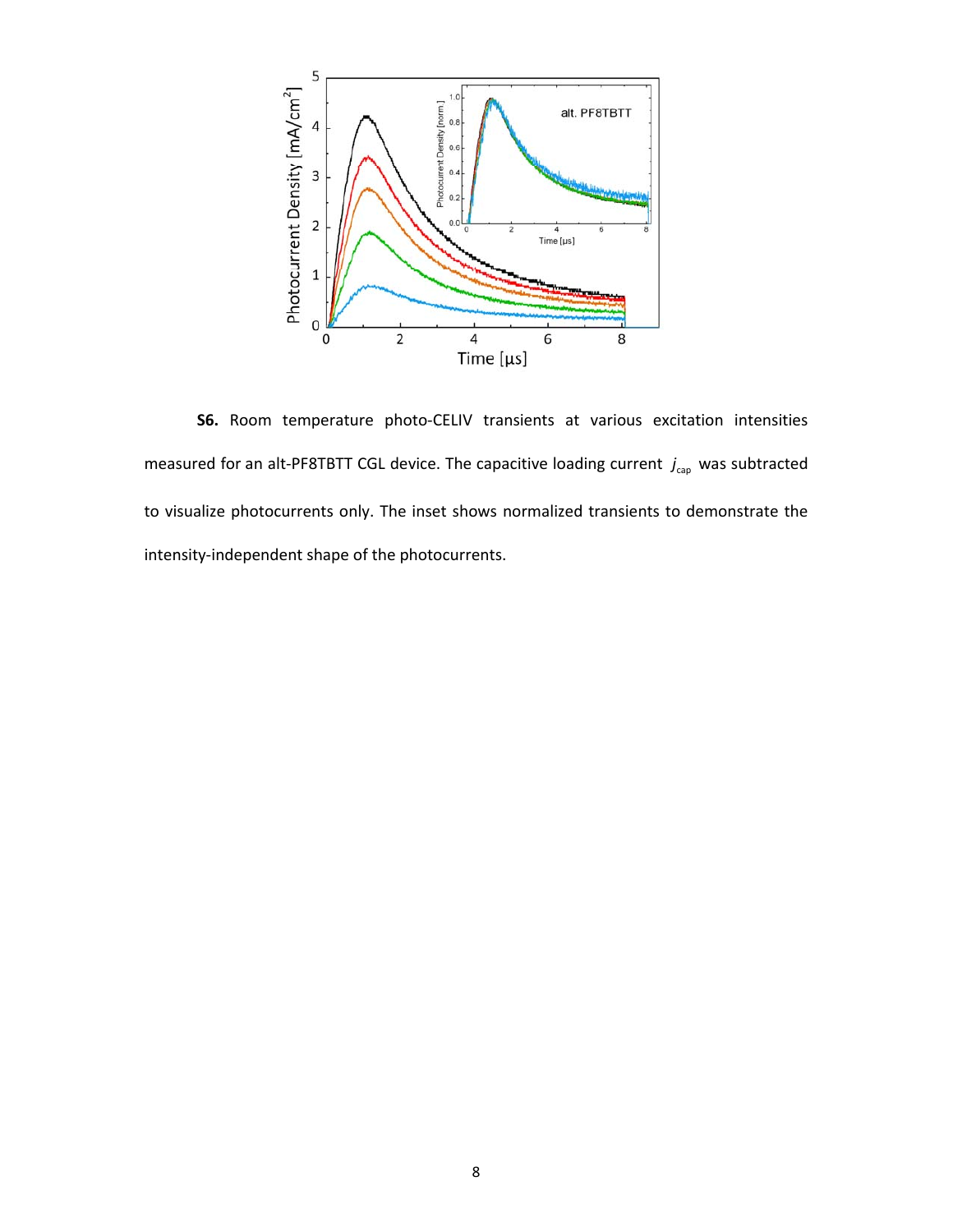

**S7.** Charge carrier density-dependence of the electron mobility for the three copolymers investigated here, extracted from intensity modulated Photo-CELIV experiments. Again, measurements were performed with a very short delay of 0.5  $\mu$ s.